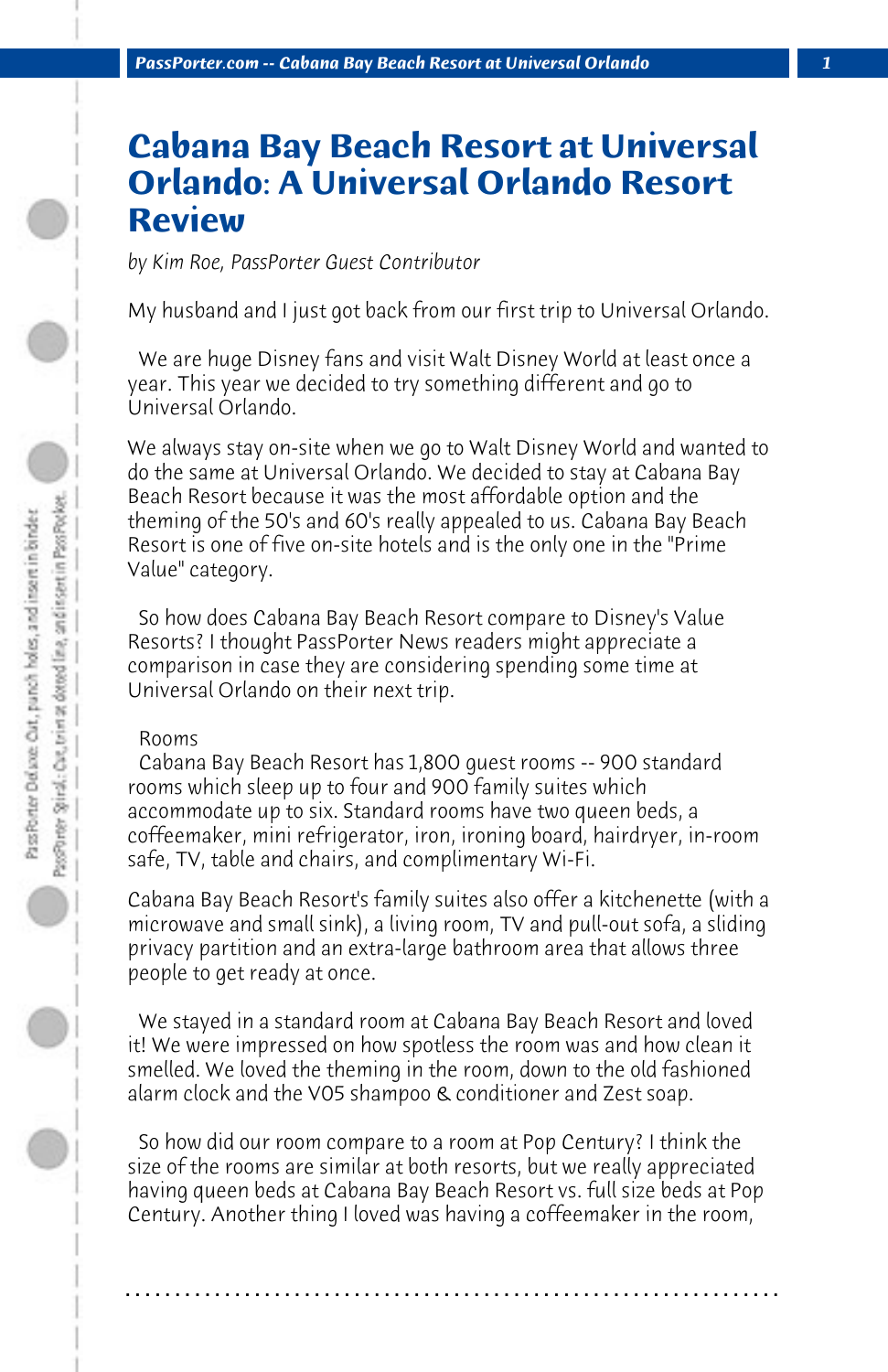which Disney's value resorts don't offer. One other small difference was Cabana Bay Beach Resort offered conditioner in addition to shampoo and soap.

 The hotel wing we stayed in (Continental) had indoor hallways and was connected to the lobby, which was very nice and convenient. Pop Century's buildings all have outdoor hallways and are not connected to the main lobby.

## Price

 I compared several different dates for two adults staying at Cabana Bay Beach Resort in a standard room versus two adults staying in a standard room at Pop Century. The rates were very similar, with some dates being cheaper at one or the other. According to Touring Plans.com, rack rates for a standard room at Cabana Bay Beach Resort range from \$119 - \$199, while rack rates at Pop Century range from \$107 - \$209 per night.

#### Theming

 While we really like the whimsical theming at Pop Century, we loved the theming at Cabana Bay Beach Resort!

 Cabana Bay Beach Resort has vintage cars parked in front of the hotel, 50's and 60's music playing in the lobby, and old cartoons, commercials, and sit-coms playing on the huge black and white TVs in the dining area. There are retro lighting fixtures and furniture in the hallways, lobby, and guest rooms.

 Stepping into Cabana Bay Beach Resort reminds me of when Marty McFly arrives in the 1950s in Back to the Future. Everything is themed and seems very authentic to the time period. They did a fantastic job!

#### Pools

 Cabana Bay Beach Resort offers two huge zero-entry pools on either side of the lobby. One side is called the Lazy River Courtyard which has a pool and a separate lazy river. You can bring your own floats for the lazy river or purchase them at the Tube Shack where they will inflate them for you. The lazy river was surprisingly long and very relaxing. On the other side of the lobby is the Cabana Courtyard pool. This pool features a water slide.

 Both pool areas offer sandy beaches and plenty of lounge chairs and tables. Each has a splash area for the kids and a whirlpool/hot tub area. Both sides have a bar and food options, and a soda machine where refillable mugs can be filled. Music is played at both pools, and you can even hear the music underwater in the Lazy River Courtyard pool! Both

**. . . . . . . . . . . . . . . . . . . . . . . . . . . . . . . . . . . . . . . . . . . . . . . . . . . . . . . . . . . . . . . . . .**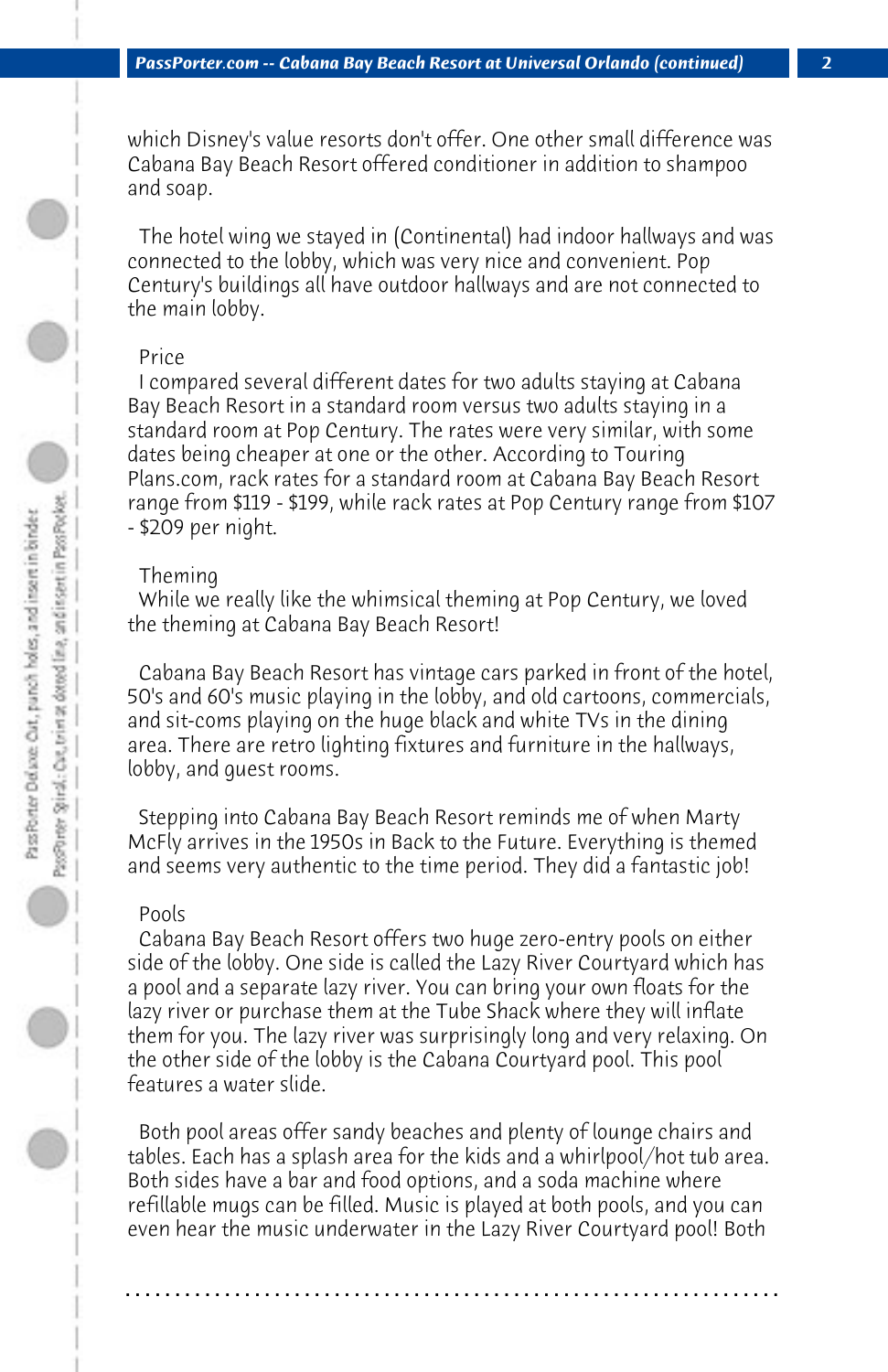pool areas have clean beach towels available and a bin to throw the wet towels in.

 Pop Century has three pools -- the Bowling Pin Pool, the Hippy Dippy Pool, and the Computer Pool.

 We loved the pools at Cabana Bay Beach Resort and spent several hours at both pools each day of our trip. We preferred these pools over Pop Century pools because of the towel service, the lazy river and slide, the hot tubs, and being able to refill our mugs at the pool instead of having to walk inside to the food court.

## Transportation

 A nice perk of staying on-site at Walt Disney World and Universal Orlando is complementary transportation to the parks. Cabana Bay Beach Resort offers excellent bus service between the hotel and the parks. We never had to wait for a bus because they ran so often. The buses were even themed to the resort, looking like old "woodie" station wagons. The resort is so close to the parks that it was only a five minute bus ride which was nice.

 We usually have pretty good luck with the buses at Walt Disney World as well. The bus service from All Star Sports during our last trip was excellent.

#### Parking

 The only negative about Cabana Bay Beach Resort is that they charge \$12 per night for parking. All Disney resort guests park for free.

## Food Court

 Cabana Bay Beach Resort has a very nice food court which is very similar to Disney's value resorts. The only difference I could notice was that Cabana Bay Beach Resort had a wonderful fresh salad bar for a healthier option.

## Hotel Amenities

 Cabana Bay Beach Resort has a bowling alley on the second floor of the resort called the Galaxy Bowl. It was really nice and had big screen TVs at the end of the alley. They also serve food and drinks in there. There was also a very nice fitness center next door -- the Jack LaLanne Physical Fitness Studio. The Swizzle Lounge is a cute bar in the lobby that had some good happy hour specials. And for you coffee lovers out there, Cabana Bay Beach Resort has a full service Starbucks in the lobby! These are nice hotel perks that aren't offered at any of Disney's value resorts.

**. . . . . . . . . . . . . . . . . . . . . . . . . . . . . . . . . . . . . . . . . . . . . . . . . . . . . . . . . . . . . . . . . .**